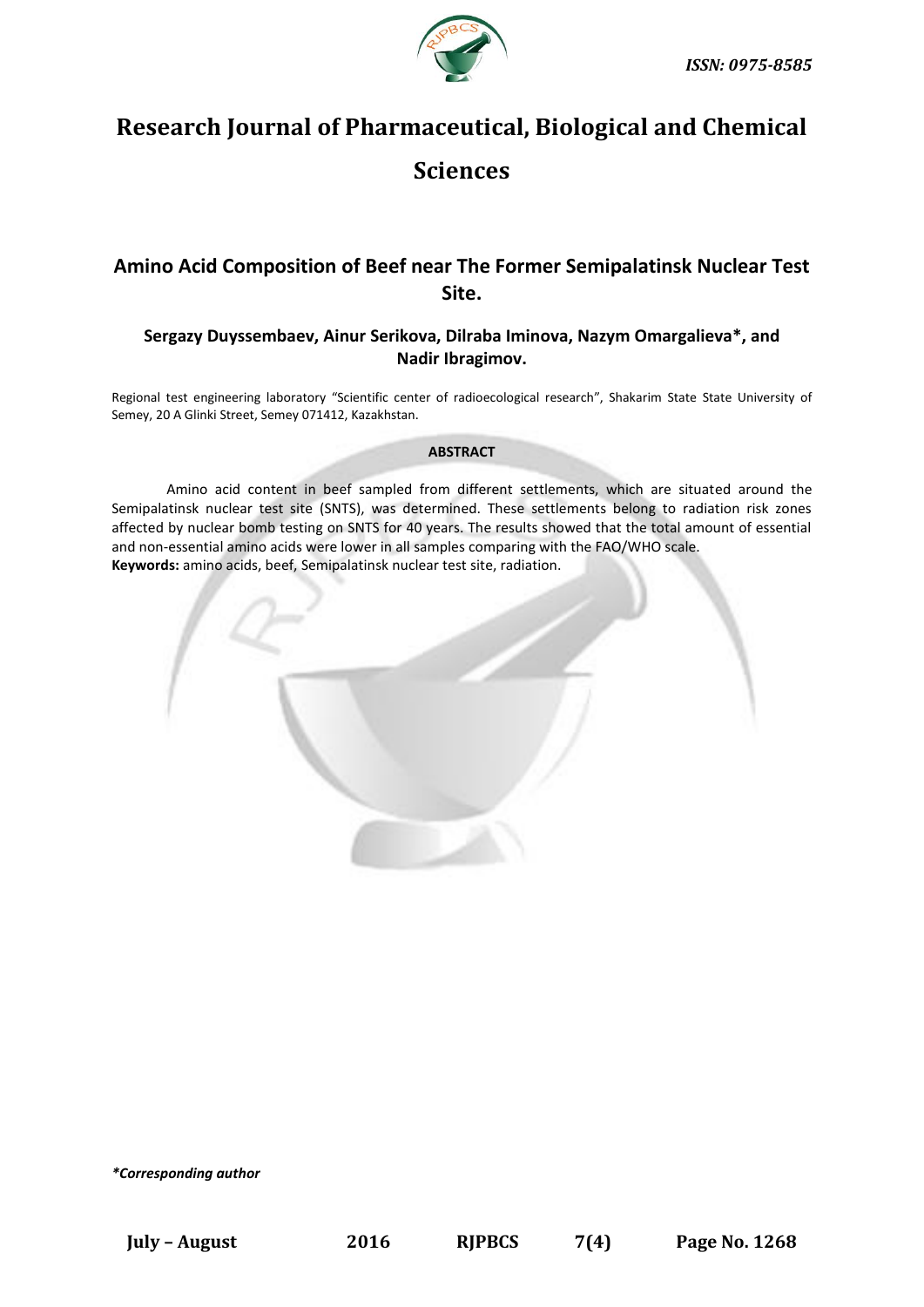

#### **INTRODUCTION**

Environmental protection is one of the most urgent problems of humanity. Ecology and Environmental Problems occupy an important place in the socio-economic programs in developed and developing countries [1].

Semipalatinsk nuclear test site (SNTS) is one of the largest sites for nuclear testing located in the north-eastern part of Kazakhstan, in the steppe and semi-desert zone, with an area of about 18,500 square meters. km [2]. The first nuclear explosion at SNTS was conducted on August 29, 1949. On August 12, 1953 first thermonuclear device was tested at the site, and on November 22, 1955 - the hydrogen bomb was tested as well. From 1949 to 1989 years in its territory a total of 468 nuclear explosions was conducted, including atmospheric 125 (26 surface, 91 air, altitude 8); 343 nuclear test explosions under the ground (215 of them in the galleries, and 128 wells) [3]. Tests were conducted with different power devices, at different depths and in various rock formations. High-energy institute of Academy of Sciences of Kazakhstan estimated that the total capacity of nuclear weapons tested in the atmosphere and the ground SNTS (in populated areas) is 2.5 thousand times more powerful than the bomb dropped on Hiroshima in 1945. The consequences of nuclear testing are tragic. Populations' health in districts adjacent to the Semipalatinsk region suffers from irreparable harm. Radiation exposure has led to a sharp weakening of the immune system, which increases the number of diseases; exacerbate the course and duration of disease. People suffered from radiation exposure are tending to have more cases of malignancies. Anemia, unusual skin lesions, disorders of blood pressure, blood vessels and pathology, premature aging, mental illness, suicide are considered to be a sad legacy of the landfill. [4]

The landfill of site covers an area of the East Kazakhstan (54%), Pavlodar (39%) and Karaganda (7%) regions. Resolution of the Government of the Republic of Kazakhstan № 172 dated 07.02.1996, the land of the former Semipalatinsk nuclear test site translated into the reserve land: Karaganda region - 131.7 thousand hectares, Pavlodar - 706 hectares, the East Kazakhstan - 978.9 thousand hectares [5].

The region does not exercise effective control of radiological contamination of products grown in the vicinity of the landfill. Land use is carried out spontaneously and environmental effects of nuclear testing and related activities still affect agriculture and economy of the region and threaten the health of the population [6].

Uncontrolled agricultural activities on the territory of SNTS are one of the most important problems, since the transfer of radionuclides in the chain soil-plant-animal is related to their entry into the human body [7].

Meat and meat products in Kazakhstan have a special place, as they have historically been one of the main national products. Meat products play an important role in the human diet, as they are a source of protein needed for vital functions [8].

Beef is an excellent nutritional value, as it has high biological value protein, it is rich in vitamins, especially B-complex, and this is due to a high content of minerals, especially iron. The beef contains all the amino acids necessary for the human body [9].

If the animal takes more than 80% of cesium-137, it is accumulated in the muscles and having higher radiotoxicity leads to uniform exposure of organs and tissues. Strontium-90 accumulates in the bone, exposing to chronic irradiation of bone marrow and organs of hematopoiesis [10].

The goal of this study was to determine of the content of amino acids in beef in several areas of the radiation risk of the former Semipalatinsk Nuclear Testing Site.

# **MATERIALS AND METHODS**

The samples were collected from the settlements, which are situated around the SNTS - Sarzhal, Akzhar, Novopokrovka and Karatau (fig.1).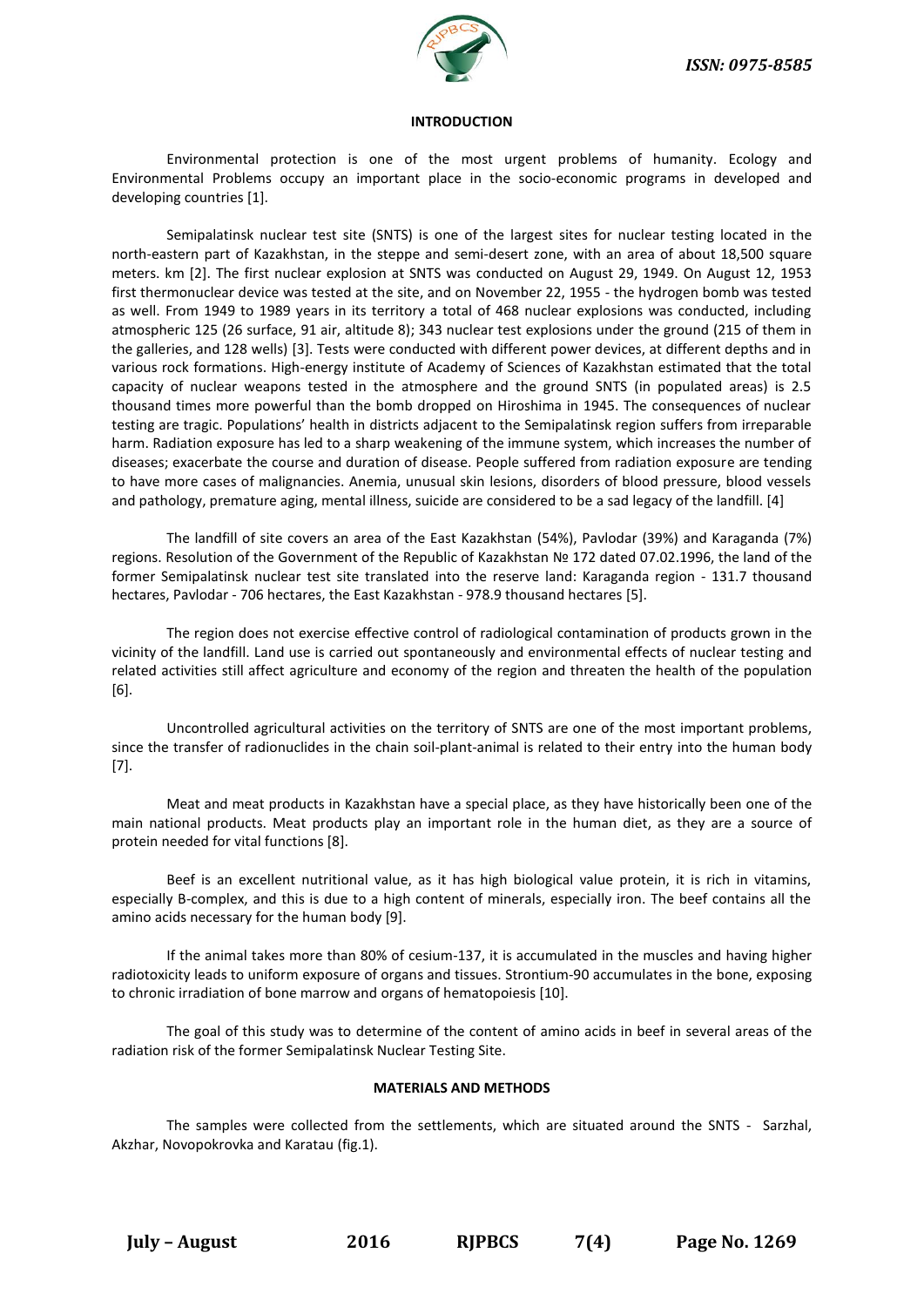

- Sarzhal, located on the territory of the former Semipalatinsk Nuclear Testing Site is 25 km., Refers to the area of emergency radiation risk.
- Akzhar, Pavlodar region is located on the territory of the former SNTS 80 km., Belongs to the zone of maximum radiation risk.
- Novopokrovka, Borodulikha district is located on the territory of the former Semipalatinsk Nuclear Testing Site 165 km., Refers to the increased radiation risk.
- Karatau is located on the territory of the former Semipalatinsk Nuclear Testing Site 120 km., From the city of Karaganda, 250 km. It refers to the minimum radiation risk.

The object of the study was a beef from the lean parts of the carcass.



**Figure 1: Sampling locations (circled) with respect to the SNTS**

Samples of meat (lean beef from the dorsal part) were selected in accordance with GOST 51477-99 [11]. Physical and chemical analysis of beef was carried out under standard and conventional techniques: Contents of amino acids were determined according to GOST 13496.21-87 [12], GOST 32195-2013 [13].

Amino acids were also determined by liquid chromatographer «LC-20 Prominence» with fluorometric and spectrophotometric detector. We used the chromatographic column size 250 × 4,6 mm «Supeclo C 18, 5 um" with precolumn. The chromatographic analysis was carried out in gradient mode, eluent at a flow rate of 1.2 ml / min. column thermostat and a temperature of 40 ° C. The measurement was performed by high performance liquid chromatography on a converted phase with spectrophotometric and fluorometric detector at wavelengths of 246 and 260 nm using acid hydrolysis and amino acid modifications with phenyl isothiocyanate solution in isopropyl alcohol to give phenyltiogidant. The mobile phase used a mixture of 6.0 M CH3COONa solution at pH 5.5, 1% isopropyl alcohol in acetonitrile and a solution of 6.0 M CH3COONa solution at pH 4.05. Terms of acid hydrolysis of samples during sample preparation procedures were optimized. Standard amino acids («Sigma Aldrich») samples, acetonitrile, isopropyl alcohol, phenyl isothiocyanate («Sigma Aldrich»), sodium acetate, hydrochloric acid and sodium hydroxide of high purity were used.

For carrying out the hydrolysis 100 mg of sample was places in glass ampoules with drawn ends. Next step was adding of 10 ml of 6 M hydrochloric acid solution. The mixture was thoroughly stirred and blown with stream of nitrogen for 2 min. Glass ampoules were sealed and placed in an incubator. The hydrolysis is carried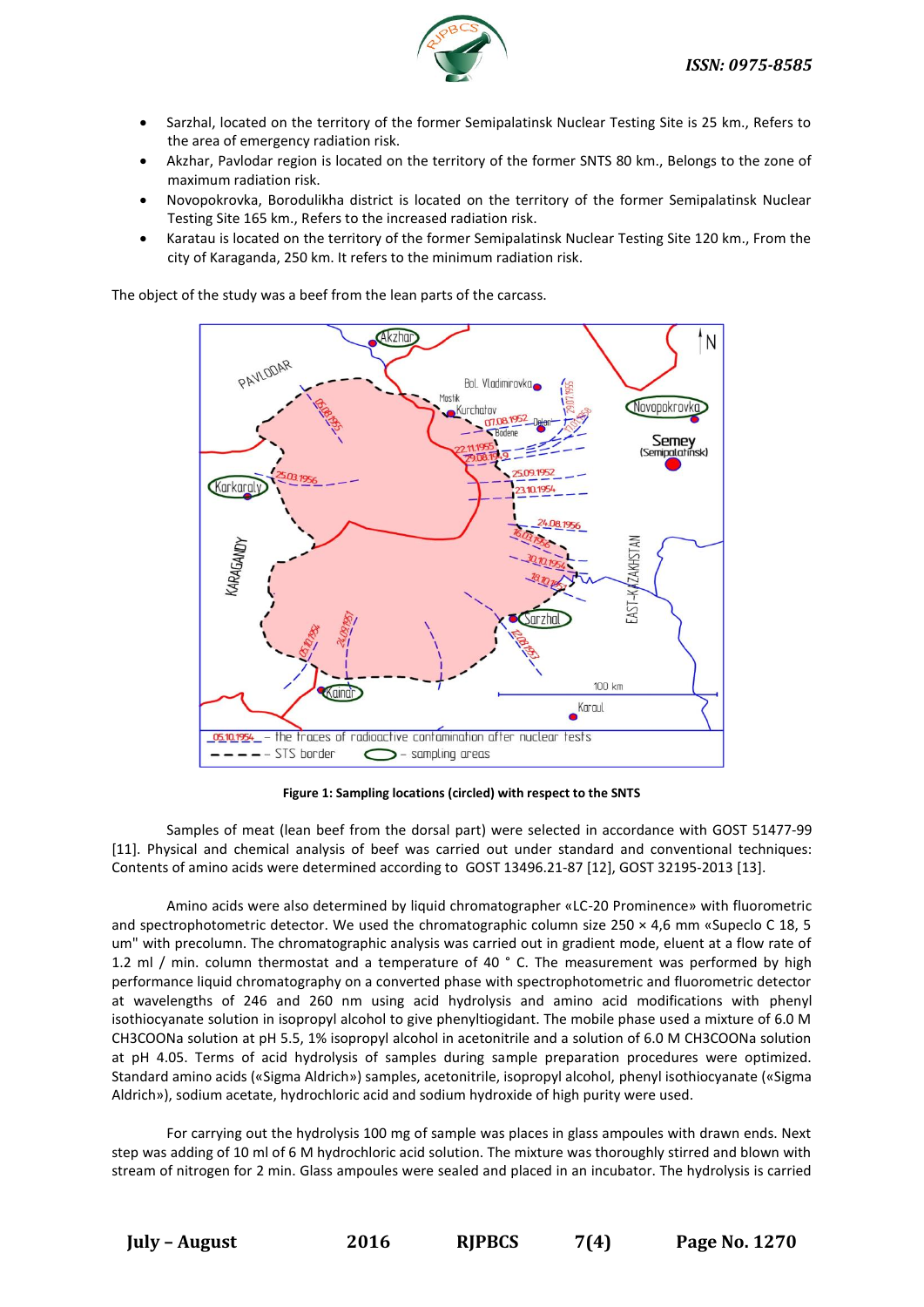

out at a temperature of 110 ° C for 24 hours. Aliquots were dried at 65 ° C in a stream of air. Dried aliquots were added with 0.1 ml of 0.15 M NaOH solution and mixed thoroughly. Then 0.35 ml of phenyl isothiocyanate poured into isopropyl alcohol solution, stirred, and added 0.05 ml of distilled water and filtered through a membrane filter with a pore diameter of 0.45 microns. The resulting solutions were subjected to chromatographic analysis.

The concentration of amino acids in the samples was calculated per 100 g of dry matter according to formula 2:

$$
X = \frac{C \times S_r \times V}{S_{cr} \times m}
$$
 (2)

where, Cr - amino acid concentration in the working standard solution, mg / ml;

V - final volume of hydrolyzate ml;

Sr - peak area of an amino acid in the test sample;

Sst - peak area of the standard amino acid working solution;

m - mass of sample taken on hydrolysis mg;

X - concentration of vitamins in the samples, mg / 100 g dry matter.

### **RESULTS AND DISCUSSION**

The research results of the amino acid and vitamin beef composition are of beef shown in Table 1.

| Table 1: Amino acid composition of beef |  |
|-----------------------------------------|--|
|-----------------------------------------|--|

| Amino acid             | Scale    | Sampling locations |             |               |              |
|------------------------|----------|--------------------|-------------|---------------|--------------|
|                        | FAO/WHO, | Sarzhal,           | Akzhar,     | Novopokrovka, | Karatau,     |
|                        | mg/100g  | mg/100g            | mg/100g     | mg/100g       | mg/100g      |
| <b>Essential amino</b> | 8093     | 6729±0,11          | 7112±0,001  | 7192±0,006    | 6905±0,0015  |
| acids                  |          |                    |             |               |              |
| Valine                 | 1148     | 975±0,003          | 1026±0,02   | 1046±0,01     | 1032±0,017   |
| Isoleucine             | 939      | 751±0,011          | 785±0,07    | 791±0,06      | 767±0,011    |
| Leucine                | 1624     | 1373±0,011         | 1466±0,03   | 1487±0,02     | 1421±0,012   |
| Lysine                 | 1742     | 1492±0,014         | 1584±0,06   | 1594±0,06     | 1513±0,011   |
| Methionine             | 588      | 388±0,046          | 448±0,07    | 449±0,05      | 408±0,027    |
| Threonine              | 875      | 765±0,008          | 801±0,03    | 808±0,05      | 796±0,035    |
| Tryptophan             | 273      | 198±0,23           | 210±0,14    | 219±0,07      | 213±0,05     |
| Phenylalaine           | 904      | 787±0,038          | 792±0,08    | 798±0,06      | 755±0,012    |
| Non-essential amino    | 12967    | 11449,2±0,05       | 11089±0,004 | 11002±0,001   | 10834±0,0017 |
| acids                  |          |                    |             |               |              |
| Alanine                | 1365     | 1142±0,07          | 1091±0,04   | 1083±0,04     | 1067±0,031   |
| Arginine               | 1296     | 1071±0,06          | 1043±0,02   | 1038±0,02     | 1013±0,043   |
| Aspartic               | 2326     | 1807±0,009         | 1768±0,04   | 1761±0,01     | 1702±0,01    |
| Histidine              | 769      | 719±0.05           | 717±0.018   | 712±0.03      | 697±0.07     |
| Glycine                | 878      | 992±0,04           | 940±0,04    | 933±0,03      | 908±0,025    |
| Glutamic               | 3603     | 3115±0,03          | 3064±0,02   | 3061±0,01     | 3058±0,005   |
| Hydroxyproline         | 58       | $81,2{\pm}0,16$    | 62±0,17     | 51±0,24       | 48±0,079     |
| Proline                | 658      | 741±0,06           | 687±0,10    | 680±0,10      | 672±0,045    |
| Serine                 | 904      | 833±0,02           | 781±0,08    | 763±0,06      | 758±0,014    |
| Tyrosine               | 800      | 691±0,09           | 665±0,06    | 652±0,06      | 648±0,017    |
| Cystine                | 310      | 257±0,17           | 271±0,09    | 268±0,19      | 263±0,022    |
| Sum of amino acids     | 21060    | 18387,2±0,003      | 18201±0,005 | 18194±0,001   | 17739±0,0013 |

From the table 1, the amount of amino acids in beef from the village Sarzhal was 87.3% of FAO/WHO scale; including essential amino acids 83.1%; non-essential - 88.3%.

The individual amount of essential amino acids: valine 87.9% 12.1% less than the norm; isoleucine 79.9% to 20.1% less than the norm; Leucine 84.5% to 15.5% less than the norm; lysine 85.6% to 14.4% less;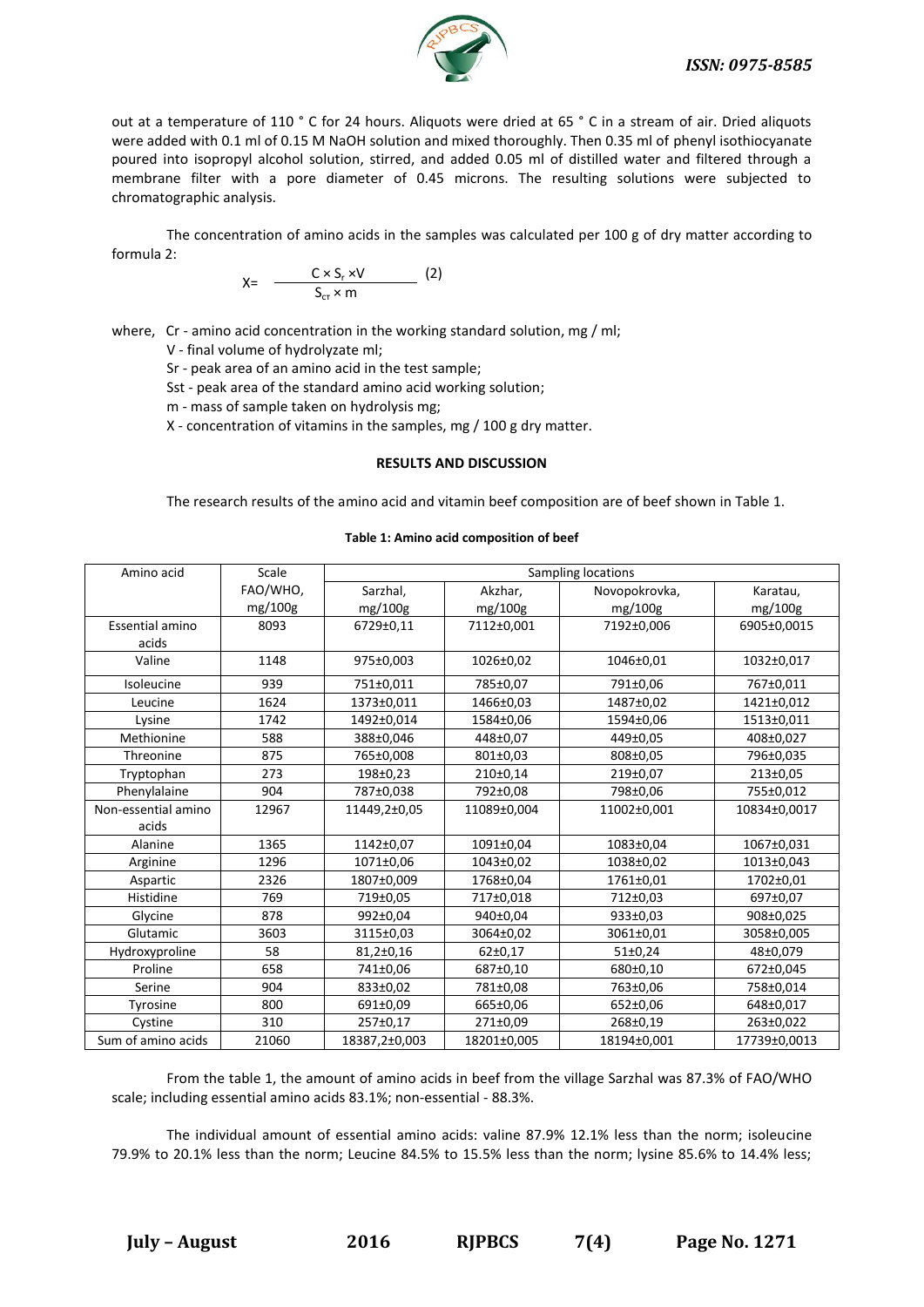

methionine 65.9% to 34.1% less than the norm; threonine 87.4% to 12.6% less than the norm; Tryptophan 72.5% to 27.5% less than the norm; phenylalanine 87% to 13% less than normal.

The number of non-essential amino acids in comparison with FAO/WHO scale norm was: alanine decreased by 16.4%; arginine at least 17.4%; aspartic acid is less than 22.4%; histidine less than 6.6%; glycine greater by 2.9%; glutamic acid is less than 13.6%; hydroxyproline 40% more; proline more at 12.6%; serine at least 7.9%; tyrosine less than 13.7%; cystine decreased by 17.1%.

The amount of amino acids in beef from the village of Akzhar amounted to 86.4%; including essential amino acids, 87.8%; non-essential 87.3%. Separately, essential amino acids' difference is: valine decreased by 10.7%; isoleucine at least 16.5%; leucine is less than 9.8%; lysine decreased by 9.1%; methionine to less than 23.9%; threonine 8.5% less; tryptophan is less by 23.1%; phenylalanine lower by 12.4%.

The content of essential amino acids in comparison with the norm is: alanine decreased by 20.1%; arginine decreased by 19.6%; aspartic acid is less than 24%; histidine less than 6.8%; glycine greater by 7%; glutamic acid is less than 15%; Hydroxyproline more than 6.8%; proline more at 4.4%; serine less than 13.7%; tyrosine less than 16.9%; cystine less than 12.6%.

The amount of amino acids in beef in v. Novopokrovka was 86.4%; including essential amino acids 88.8%; non-essential 84.8%. Separately, essential amino acids difference is: valine decreased by 8.9%; isoleucine is less than 15.8%; leucine at least 8.5%; lysine to less than 8.5%; methionine decreased by 23.7%; threonine less than 7.7%; tryptophan at least 19.8%; phenylalanine lower by 11.8%.

The content of essential amino acids in comparison with the norm is: alanine decreased by 20.7%; arginine at least 20%; aspartic acid is less than 24.3%; histidine at least 7.5%; glycine greater by 6.2%; glutamic acid is less than 15.1%; hydroxyproline decreased by 12.1%; more than 3.3% of proline; serine less than 15.6%; tyrosine less than 18.5%; cystine decreased by 13.6%.

The amount of amino acids in beef from the village Karatau was 84.2%; including essential amino acids 85.3%; non-essential 83.5%. The amount of amino acids in beef below the norm by 15.8%; essential amino acids less than 14.7%; Interchangeable lower by 16.5%.

Separately, essential amino acids are less than normal: valine 10.2%; isoleucine by 18.4%; leucine to 12.5%; lysine 13.2%; methionine at 30.6%; threonine by 9.1%; tryptophan 21.98%; phenylalanine 16.5%.

Difference of essential amino acids as compared to the norm is: alanine decreased by 21.8%; arginine decreased by 21.8%; aspartic acid is less than 26.8%; histidine less than 9.4%; glycine, 3.4% greater; glutamic acid is less than 15.2%; hydroxyproline decreased by 17.3%; proline more at 2.1%; serine less than 16.2%; tyrosine at least 19%; cystine less than 15.2%.

# **CONCLUSION**

The amount of amino acids in beef from the village Sarzhal was 87.3%; Akzhar village was 86.4%; Novopokrovka village was 86.4%; Karatau village was 84.2%.

The problem of production of ecologically safe and biologically high-grade production of livestock, in terms of the former Semipalatinsk Nuclear Testing Site is one of the most pressing nowadays. So it directly affects the quality of food and the human environment, so closely links the problems of ecology, veterinary medicine and public health.

#### **REFERENCES**

- [1] Zharkinov E.V., Goldobin V.N., Dyusupov Sh.D., Baltaeva S.A. Proceeding "Medicine: experience, problems and prospects".- Ust-Kamenogorsk: EKSU, 1999.- P.27-32.
- [2] Kakimov A., Yessimbekov Z., Kakimova Z., Bepeyeva Z., Stuart M., Environ. Sci. Poll. Res. 2016; 23 (5):4931-4937.
- [3] Grosche B. Radiat Environ Biophys, 2002; 41: 53-55.

**July – August 2016 RJPBCS 7(4) Page No. 1272**